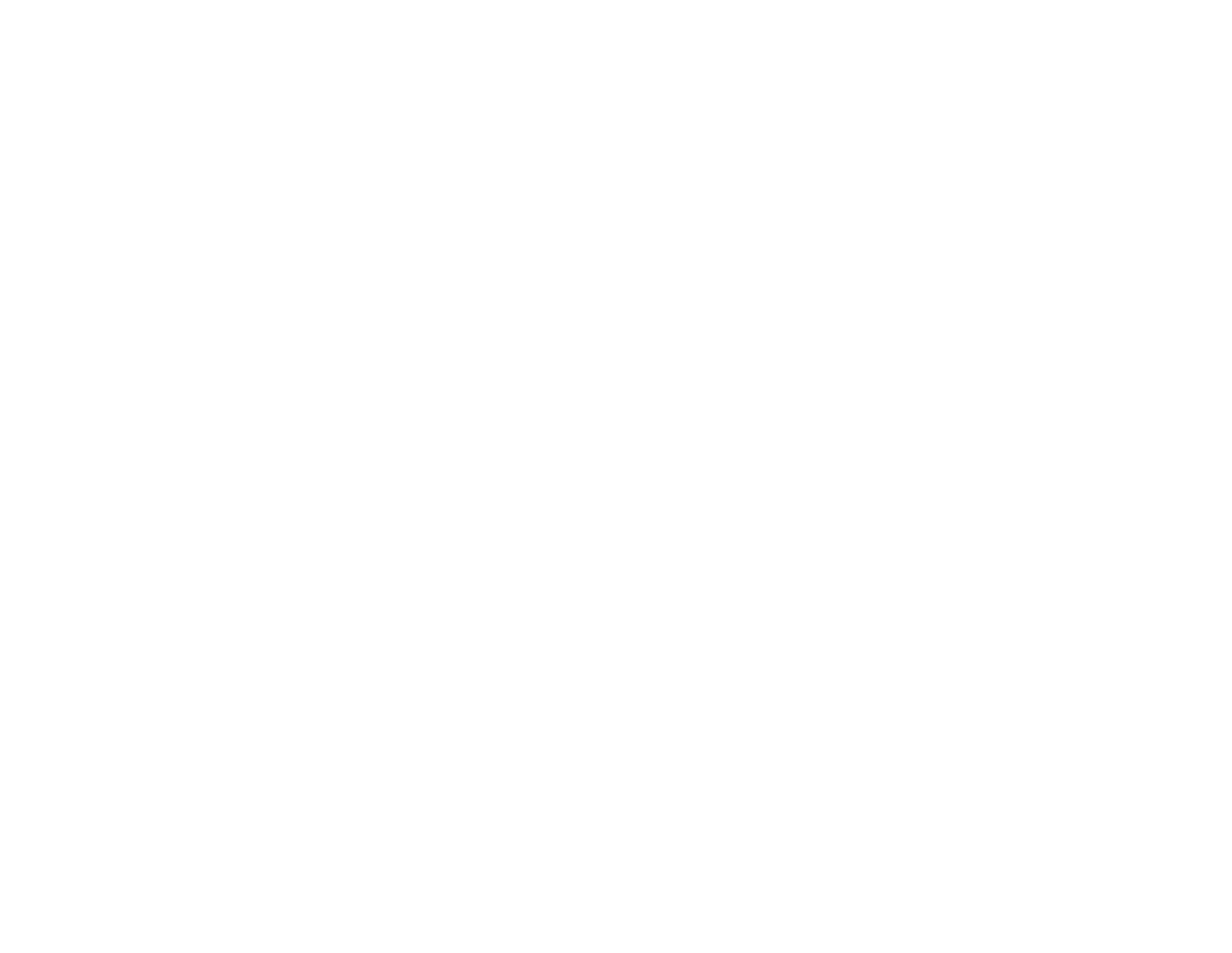

## **Holding Area at Meadowbrook PS, Town of Newmarket**



Produced by Planning & Property Development Services, Copyright © YRDSB, Copyright © Base Map layers from Region of York, 2019